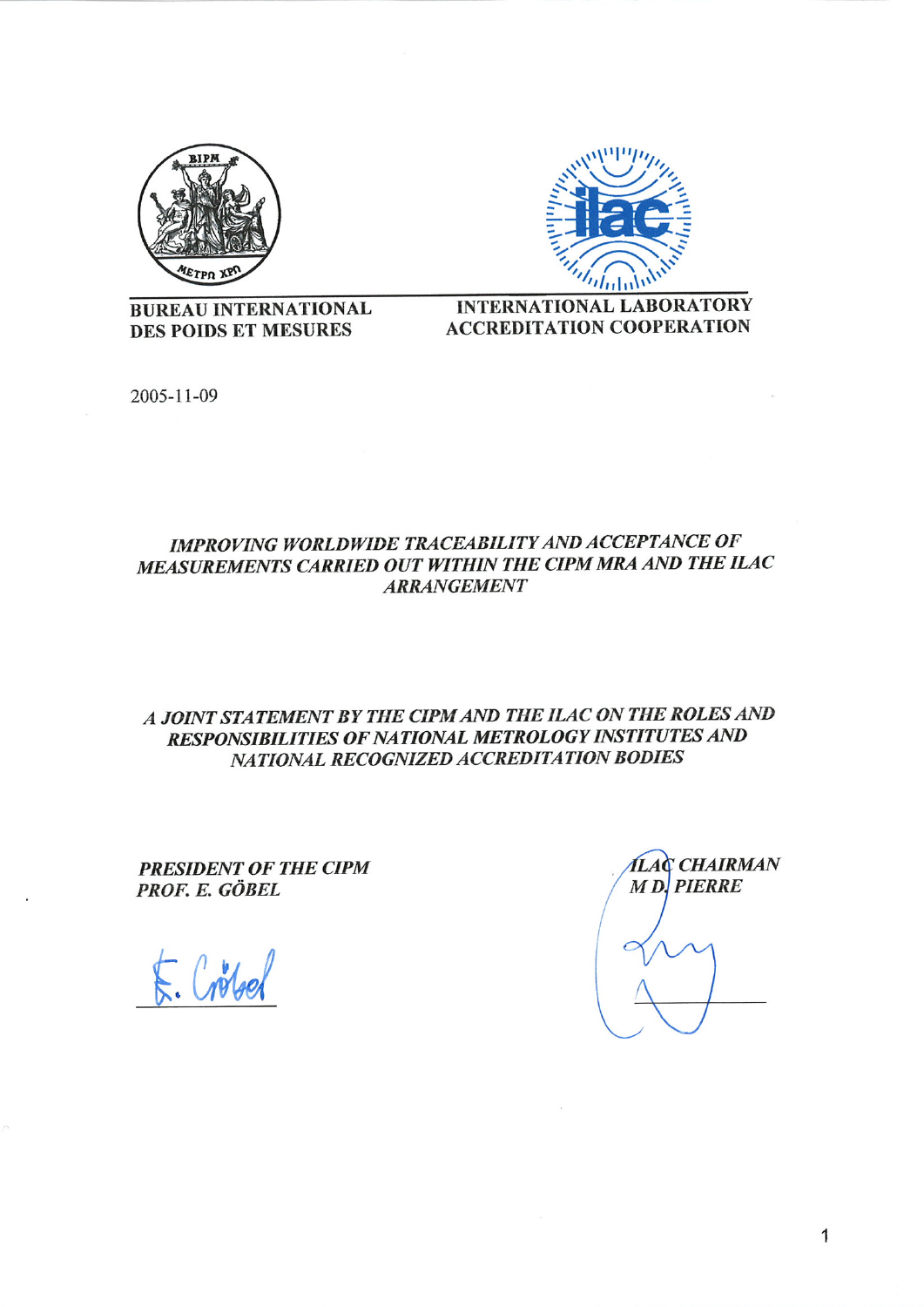### *Note: Acronyms used in this document are listed in Annex 2*

#### **Executive Summary**

The framework for measurements traceable to the International System of Units (SI) made at a national level depends critically on two issues. Firstly, the availability of national measurement standards in National Metrology Institutes (NMIs), and secondly the national systems for accreditation of the technical competence of laboratories which need to make measurements traceable to these national standards. The first activity is governed by the NMIs and their designated institutes (DIs). The second activity is normally the responsibility of a Nationally Recognized Accreditation Body (NAB). At the highest level the BIPM works with NMIs and with ILAC to assure an unbroken traceability chain from the day-to-day measurement made by users to the SI as realized by the NMIs.

This infrastructure generally falls within the policy interests of Governments, which normally assume a significant part of the financial and other responsibility for its well being. This joint statement sets out the respective individual and joint activities which, we believe, represent best practice for NMIs and NABs, and which can be used to maximize the efficiency and effectiveness of national structures. This statement puts national activities into the context of regional and international responsibilities linked to activities under the Metre Convention and ILAC. This statement is addressed to Governments, NMIs and accreditation communities, and to international and intergovernmental bodies for which measurements are needed to implement their own missions.

# **1. Basis for this Joint Statement**

The BIPM was created as an intergovernmental organization under a diplomatic treaty, the Convention of the Metre in 1875. Supported and financed (August 2005) by contributions from 51 Member States and subscriptions from 18 Associates of the General Conference on Weights and Measures (CGPM). The BIPM operates under the exclusive supervision of the Comité International des Poids et Mesures (CIPM) which itself comes under the authority of the Conférence Générale des Poids et Mesures (CGPM).

Resolution 11 of the 22nd CGPM (Annex 1) on the "Relationship between National Metrology Institutes, and nationally recognised accreditation bodies" called upon

"all accreditation organizations to recognize that NMIs and accredited calibration laboratories together provide an indispensable route to traceability to the SI and hence to reliability in measurements and worldwide comparability of measurement results for the whole economy and society and that they should work closely together,"

and recommended that:

 $\bullet$  "Member Governments of the Metre Convention ensure that an appropriate relationship exists between NMIs and NABs,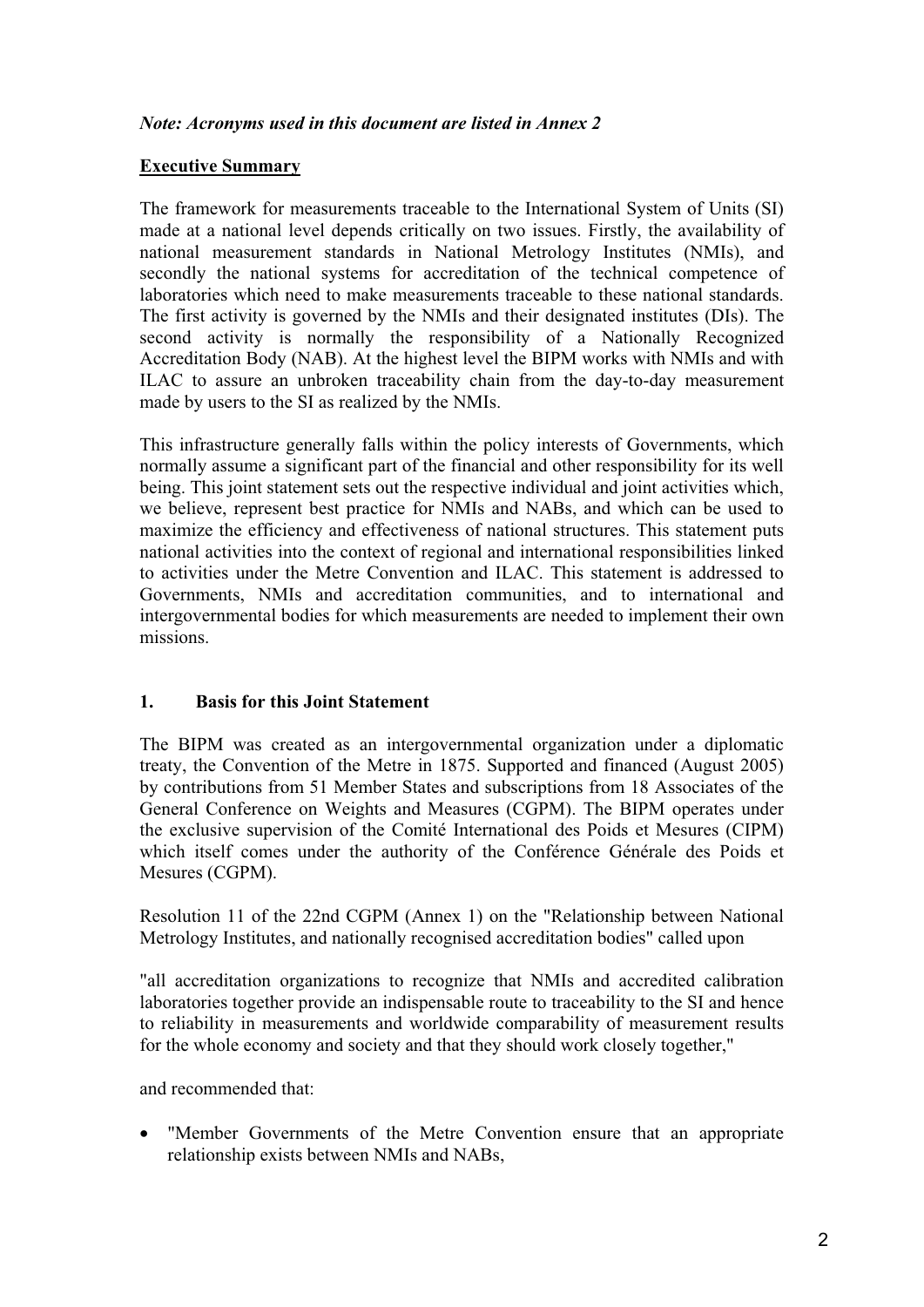- this relationship fosters collaboration on matters concerning traceability of measurement results and ensures effective and complementary actions under the CIPM MRA and the ILAC arrangement".

The Resolution provides the basis for this joint statement.

Through the activities of NMIs and NABs, BIPM and the International Laboratory Accreditation co-operation (ILAC) share responsibility for the integrity, efficiency and impartiality of the world metrology system and its end use by industry, commerce, science and the public or regulatory communities. To summarize, the world metrology system is, in essence, a combination of:

- comparable national standards, demonstrably traceable to the SI through their realization and maintenance at the NMI level, validated through the CIPM Mutual Recognition Arrangement (CIPM MRA); and
- effective national measurement systems in which measurements are traceable to those national standards, at whatever level of accuracy is appropriate to the user, generally through a network of technically competent calibration and testing laboratories accredited to ISO/IEC 17025 or other measurement standards by a NAB which is a signatory to the ILAC Arrangement.

The CIPM MRA and the ILAC MRA are complementary. Their combination helps to provide confidence in the consistency of SI-traceable measurements worldwide. This infrastructure can therefore provide the basis for equivalence and acceptance of measurements used in international trade and, specifically, its use can help reduce or eliminate Technical Barriers to Trade.

The close cooperation between CIPM and ILAC was formalized by a Memorandum of Understanding, MOU, signed in 2002, and in a joint working group set up specifically to assist progress through the MoU.

Representatives from BIPM regularly attend the annual ILAC General Assembly, and ILAC is represented at the General Conference on Weights and Measures and other meetings.

# **2. International Metrology**

The interactions and responsibilities of the different institutions can be summarized, schematically, by the following graph: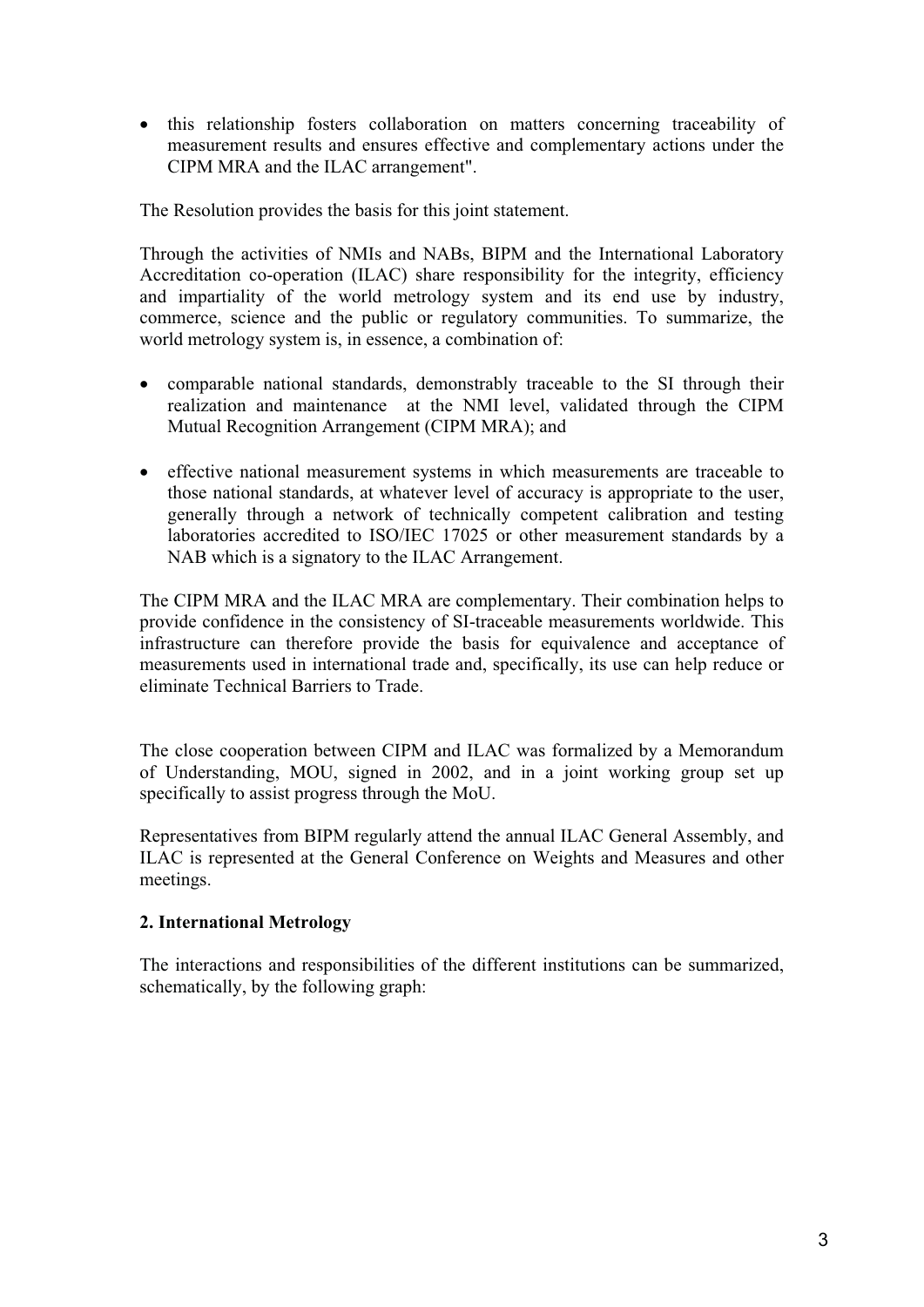

BIPM's mission is the worldwide consistency of measurements traceable to the International System of Units (SI). To achieve this mission, the BIPM cooperates with NMIs, or other institutes designated by these NMIs or appropriate national authorities, as well as with a number of international and intergovernmental organizations. It also collaborates with regional metrology organizations (RMOs) which share BIPM's mission, and which are essential to its effective implementation.

# **2.1 The role of the BIPM**

# **Inter alia, BIPM:**

- $\bullet$ carries out research in the development of international measurement standards;
- $\bullet$  provides worldwide coordination at the highest metrological level through close links with NMIs;
- $\bullet$  is a centre of excellence for world metrology bringing together experts in metrology from NMIs and other appropriate national and international or intergovernmental bodies;
- $\bullet$ offers a limited number of calibrations to NMIs from Member States;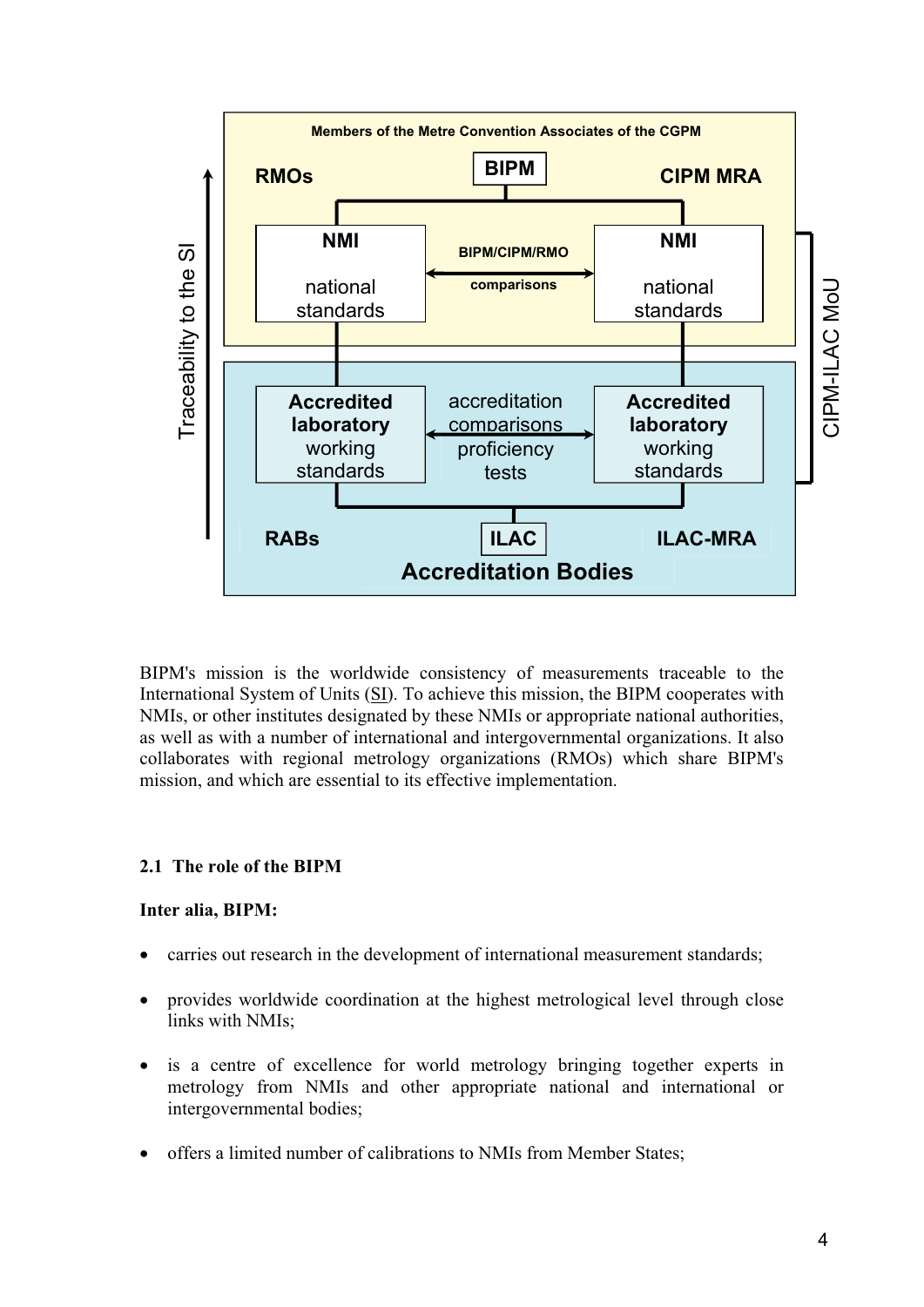- works through NMIs to implement its mission and work under the Metre Convention;
- supports international so-called "key comparisons"  $(KCs)$  a set of comparisons selected by a Consultative Committee of the CIPM to test the principle techniques and methods in a particular field of metrology to underpin the equivalence of measurements made by NMIs; and
- maintains a database of the results of key comparisons and of quantitative Calibration and Measurement Capabilities of NMIs in the Key Comparison Data Base KCDB (kcdb.bipm.org).

The BIPM's formal role stops at the level of the NMIs, which then take on the role of dissemination of traceable measurements to national users in industry, commerce, the public sector, science and other fields of application. In general, traceability of these measurements to the SI, through the standards maintained at the NMI level, is through a network of laboratories accredited to international standards, notably ISO/IEC 17025. These accreditations are carried out by bodies which conform in turn to ISO/IEC 17011, the successor to ISO Guide 58.

Knowledge of the comparability of SI standards realized and maintained at the national level is an important factor in creating worldwide confidence in the abilities and capabilities of NMIs. In 1999, the International Committee of Weights and Measures (CIPM) therefore drew up a Mutual Recognition Arrangement (CIPM MRA). This provides the basis for the acceptance, by NMIs, designated institutes (DIs) and other signatories, of calibration and test certificates from other NMIs and DIs who have also signed the MRA and comply with its requirements. Representatives of more than 60 NMIs from Member States of the Metre Convention, Associates of the CGPM and two international organizations have now signed on their own behalf as well as that of another 120 DIs. The CIPM MRA provides users with transparent, comprehensive, reliable, peer reviewed, quantitative information on the capabilities of NMIs and the degree of equivalence of the SI units and quantities they maintain. It provides the technical framework for several agreements negotiated for international trade, commerce and regulatory affairs in those cases where acceptance and equivalence of the results of measurements are important.

Under the CIPM MRA, signatories initially state what they claim to be the measurement uncertainty of the services they provide. These so-called Calibration and Measurement Capabilities (CMCs) are, broadly speaking, the uncertainties they attribute to their calibration and test services. Confidence in the CMCs is underpinned firstly by the participation of the laboratories in a number of key comparisons which test the principal techniques in that field, and secondly by a detailed examination of the CMC claims by technical peers drawn from the RMOs worldwide. These claims are then finally analyzed by the JCRB (Joint Committee of the Regional Organizations and the BIPM). The results of key comparisons are published in the technical supplement of *Metrologia* and are also available on the BIPM website (www.bipm.org), as is a database of these results and the CMCs which have been accepted by the world community.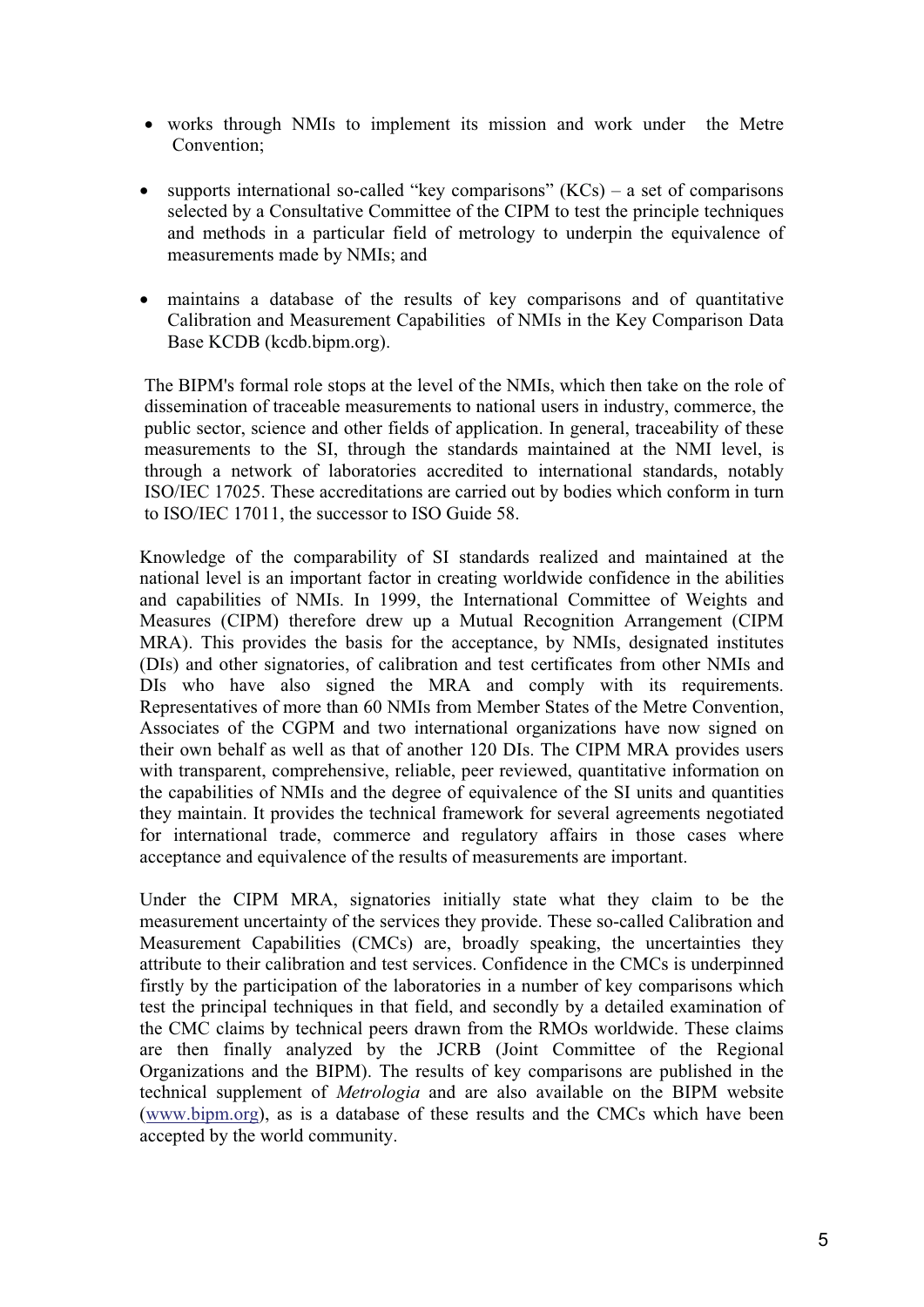Signatories to the CIPM MRA are required to operate a Quality System based on the appropriate elements in ISO/IEC 17025 or other international standards relevant to the technical needs of the area. This includes ISO Guide 34 where relevant for the certification and characterization of Reference Materials delivered as a means of disseminating traceability.

The BIPM maintains a "Key Comparison Data Base", the KCDB (kcdb.bipm.org) which is the primary source of validated and objective capabilities and degrees of equivalence or comparability of the national laboratories which offer calibration services traceable to the SI. The CIPM MRA and KCDB are continually being extended and already cover physical measurements as well as some areas of chemical measurement. A separate database of measurement standards of a higher order is being developed for laboratory medicine.

# **2.2. Metrology at a regional and national level**

All Member States of the Metre Convention support a NMI which has, in general, the role of maintaining national measurement standards, ensuring their suitability for national needs, and transferring measurement traceability, metrological expertise and knowledge to national users through high level calibration services, advice, and other assistance.

At a regional level, NMIs collaborate through Regional Metrology Organisations (RMOs), loosely based on economic groupings. These RMOs carry out a variety of tasks which include:

- promoting collaboration and the sharing of technical capabilities between members;
- organizing regional comparisons in support of the "Key Comparisons" organized internationally by the BIPM in support of the CIPM MRA;
- reviewing the technical competences and supporting quality systems of NMIs which are signatories to the CIPM MRA; and
- $\bullet$  preparing their members who are not currently Member States of the Metre Convention or Associate of the CGPM, for such status.

RMOs collaborate with each other and with the BIPM in the Joint Committee for the BIPM and the RMOs (JCRB).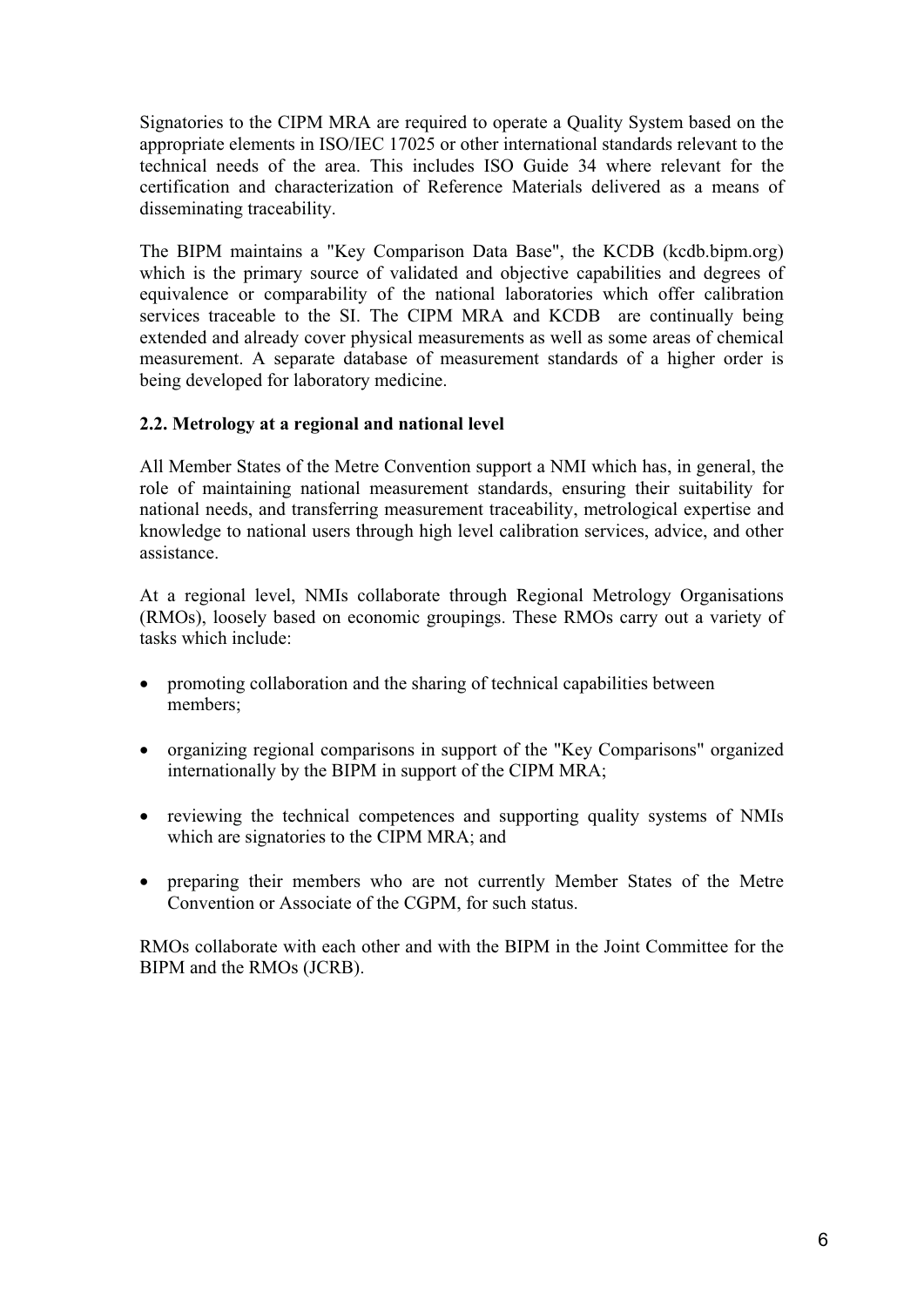# **2.3. The role of the NMIs**

National Metrology Institutes and, where relevant, Designated Institutes:

- $\bullet$  maintain national realizations of the appropriate SI units and quantities at a primary or secondary level according to national needs and promote the concept of traceability to the SI;
- disseminate the national realizations of units to the accredited laboratories in industry and other users in their country;
- carry out comparisons of their national realizations of SI standards with other NMIs;
- establish traceability arrangements with other NMIs or the BIPM for those units where local realizations are at the secondary level and/or take part in RMO comparisons within the CIPM MRA framework;
- maintain a general overview of the complete national calibration/traceability hierarchy (the National Measurement System) and transfer suitable calibration services to the accredited laboratory sector;
- provide access to calibration services for industrial and other customers from inside or outside the country concerned. ;
- provide calibration services in such a way that they do not constitute an unfair competition with those services offered by accredited providers;
- maintain a QS system consistent with the requirements of the CIPM MRA and demonstrate compliance with the relevant clauses of the CIPM MRA;
- $\bullet$  promote the CIPM MRA to Regulators, etc. at a national level and, where appropriate, within a regional economic grouping;
- are encouraged to use the JCRB statement of equivalence and CIPM MRA logo on calibration certificates produced within the framework of the CIPM MRA;
- put in place a system of checks and balances where needed to avoid conflict of interest with, for example, bodies which accredit calibration laboratories. ISO/IEC 17011 provides a guide to best practice.

# **3. International Laboratory Accreditation**

ILAC was established in 1977 as the International Laboratory Accreditation "*Conference*" of NABs with the aim of enhancing the international acceptance of test and measurement results from accredited laboratories. It was formalized in 1996 as the International Laboratory Accreditation "*Cooperation*" when 44 national bodies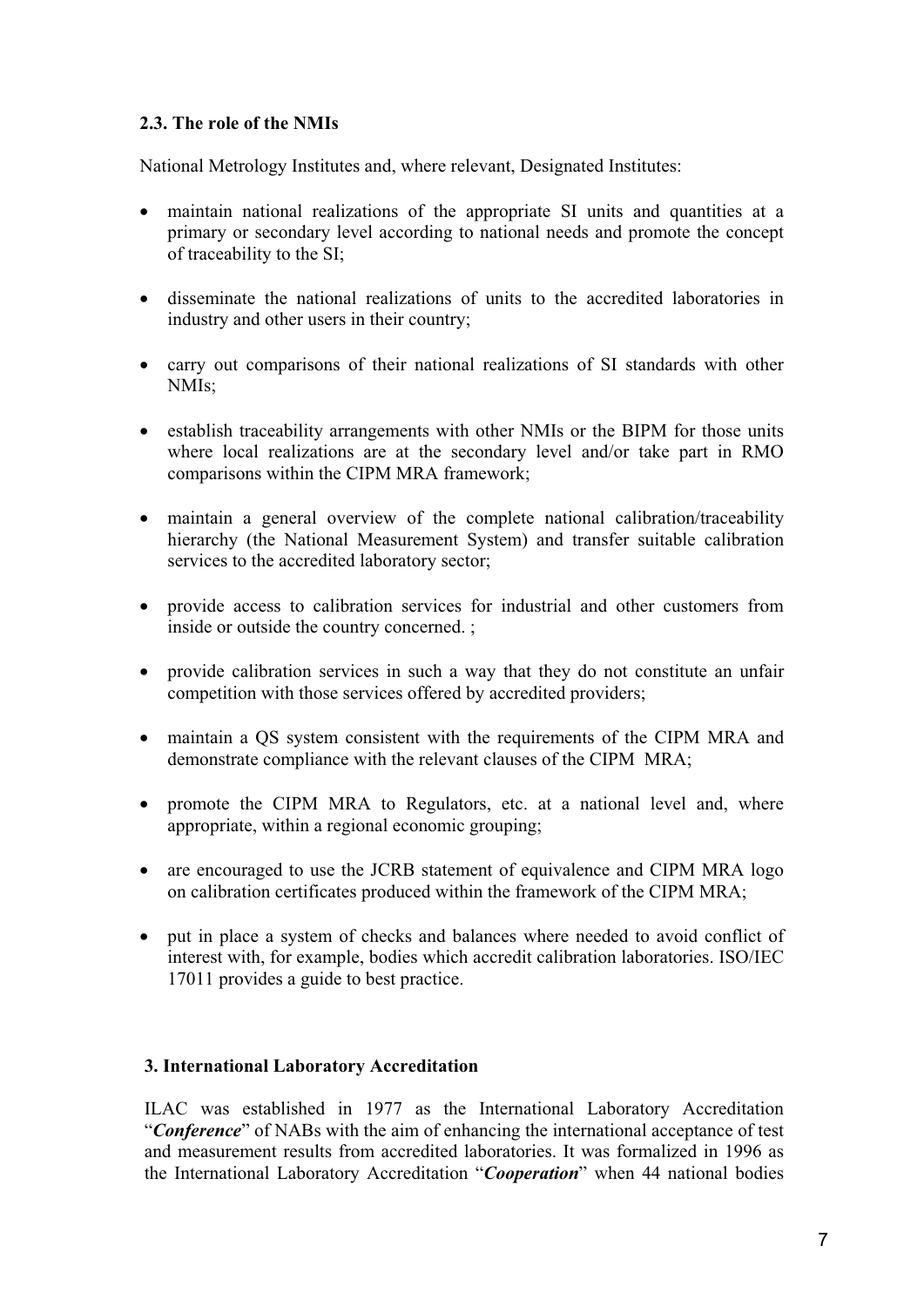signed a formal Memorandum of Understanding. The ILAC Arrangement was signed by 37 member accreditation bodies from 28 economies in 2000. As of August 2005, there are 45 signatories to the Arrangement (covering approx. 26000 accredited laboratories worldwide). In addition to promoting mutual acceptance of measurement results and calibration or test certificates between its members, ILAC also promotes the acceptance of accredited test and calibration data by regulators and governments. A list of current Arrangement signatories can be found on the ILAC website at www.ilac.org.

The ILAC Arrangement is therefore a major cooperative effort to enhance the objective of free trade (i.e. "tested once and accepted everywhere") throughout the world.

Through the ILAC MoU and Arrangement, the work of all NABs is verified by other NABs, through peer evaluation, in order to establish and maintain mutual confidence in their technical competence and their national accreditation procedures. These elements involved in this confidence building are based on the following actions:

ILAC provides for:

- exchange of information on the development operation and guidelines for the appropriate harmonization of accreditation programs of ILAC members, associates and affiliates;
- participation in the work and decision-making of the ILAC General Assembly and ILAC committees and regional cooperations where applicable;
- participation of accredited laboratories in national and international interlaboratory comparisons and proficiency testing programs;
- participation in the work of ILAC with other scientific and technical organizations to address problems related to testing and calibration in various technical fields;
- evaluations of applicants and re-evaluations of signatories to this Arrangement conducted in accordance with ISO/IEC 17011 and other relevant ILAC and regional cooperation documents; and
- a thorough review of all technical and quality system elements within an NAB, to ensure that a similar approach to laboratory accreditation is taken by all NABs. This includes an examination of the all-important relationship between the NAB and the NMI to ensure a positive working relation.

#### **3.1. Accreditation at a regional and national level**

An integral part of the NAB assessment process is the review of performance of accredited laboratories in appropriate proficiency testing programmes, provided either by external providers, by the NAB, or even by a local RMO. Proficiency testing helps build confidence that the laboratories provide reliable traceable measurements that are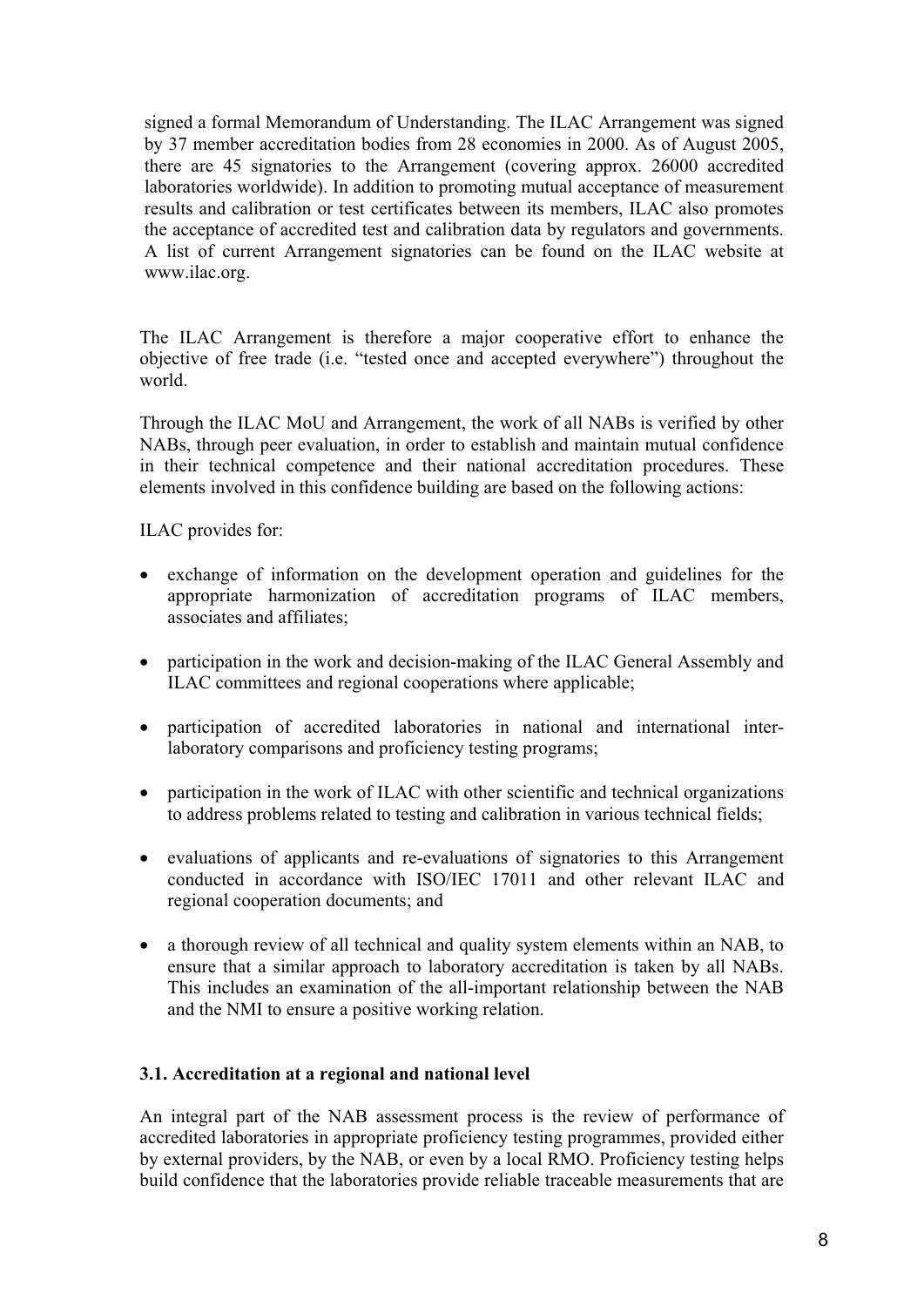fit for their intended purpose, and that their results are comparable with those from other laboratories around the globe.

Regional Cooperation of Accreditation Bodies (RABs), all of which participate in the ILAC activities in their own right, have been created in response to specific local or regional needs, especially those which relate to regulatory or legislative requirements of free trade areas, on which many of the RABs are based.

RABs also help ensure a consistent approach, at a regional level, to ILAC's activities.

RABs should adopt the following as part of their role:

- regular liaison with RMOs;
- activities to analyze and ensure the consistency of the results from comparisons carried our between laboratories in the accredited sector and those carried out by NMIs within the CIPM MRA;
- ensure uncertainty claims are evaluated in accordance with the Guide to Uncertainty of Measurement (GUM); and
- work towards transparency and open publication of the results of comparisons between named accredited laboratories.

# **3.2. National Recognized Accreditation Bodies**

NABs are encouraged to discharge their responsibilities fairly and transparently by:

- complying with ISO/IEC 17011 and becoming signatories to the ILAC Arrangement;
- conducting thorough assessments of laboratories, with due attention to both technical/and metrological issues as well as management system components;
- training assessors in best practice to ensure they are familiar with ISO/IEC 17025 as well as other relevant standards;
- encouraging assessors to confirm the consistency of uncertainty claims by accredited laboratories (taking into account the CMCs of NMIs as listed in the BIPM's KCDB);
- liaising with NMIs on the national measurement infrastructure; and
- promoting traceability to the SI or, if this is not yet possible, to agreed stated international references.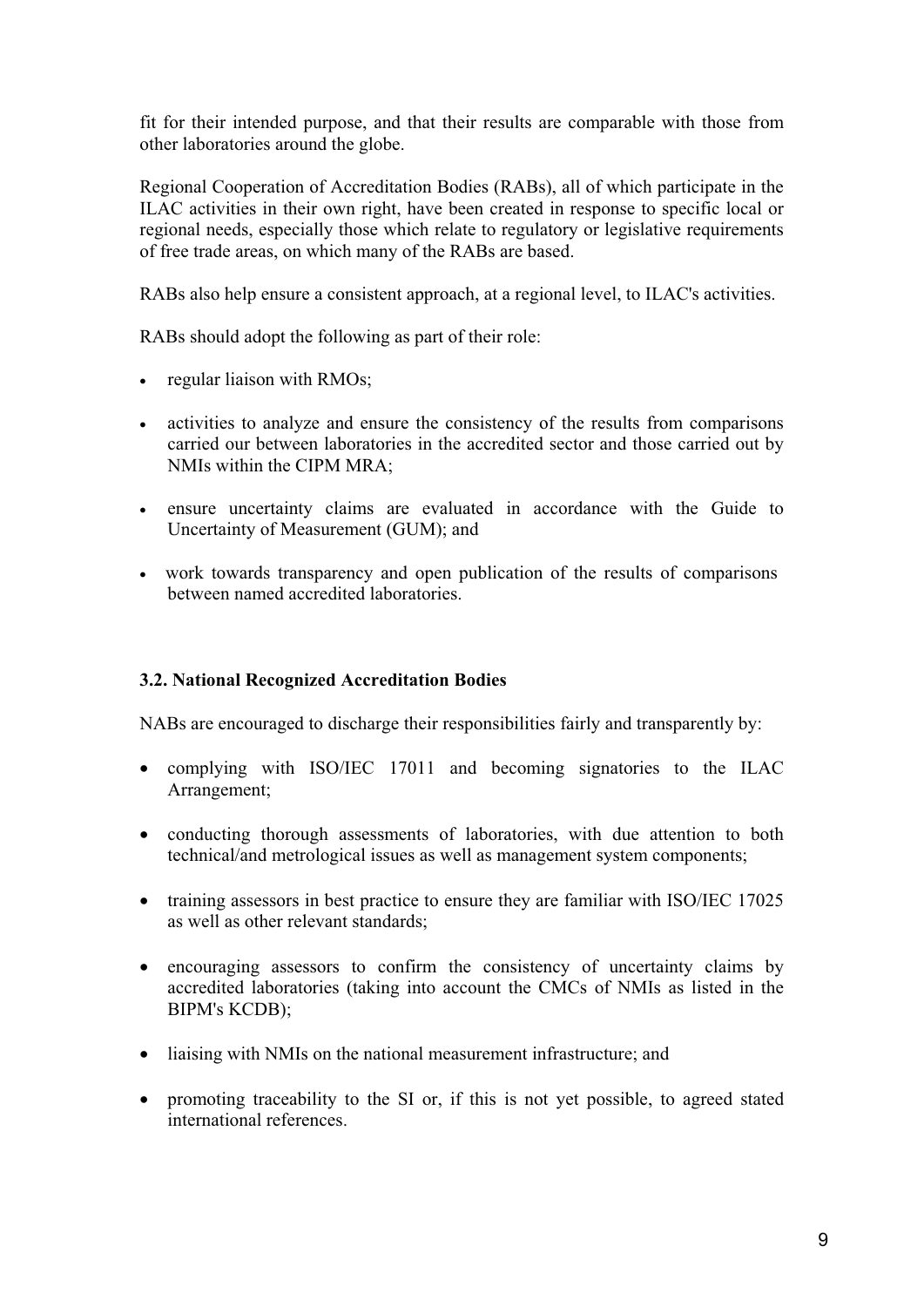# **4. The joint activities of NMIs and NABs**

The dissemination of national standards and measurement capability from the NMI to accredited laboratories is essential in order to achieve user confidence in a national measurement system.

Working together, NABs and NMIs should:

- collaborate, so as to put in place suitable arrangements through which accreditation bodies can take advantage of the expertise of NMIs and designated institutes so as to ensure a technically robust national measurement system. This may include operation of an NMI and a NAB within one organization, provided appropriate firewalls are installed to ensure impartiality as required by ISO/IEC 17011;
- arrange regular meetings of NABs NMIs and DIs to discuss matters of mutual interest and to find ways of making available the NMI advice on acceptance of certificates from other NMIs which are not signatories to the CIPM MRA;
- ensure assessors for accredited calibration laboratories are technically competent, with current knowledge of the state of the art in metrology, including uncertainty statements and are fully aware of the CIPM MRA and the KCDB database and its relevance to traceability to the SI;
- train assessors to use the KCDB so as to check that the claims of uncertainty made by an accredited laboratory are consistent with the CMCs claimed and accepted internationally by the NMI;
- promote the term CMC (rather than BMC or any other);
- promote the acceptance of the CIPM MRA and data in the KCDB by regulators and others; and
- promote the acceptance of accreditation and the role of the ILAC Arrangement.

#### **5. Use of this Document**

In this Document, CIPM and ILAC have summarized the role and responsibilities of the various players in the world measurement system through guidelines on the respective roles and responsibilities of those concerned. The two bodies commend these practices to the NMIs, and the NABs at a national level and, regionally, to RMOs and RABs.

**CIPM and ILAC invite users and potential users such as Regulators to take note of, and declare their support for this Statement of the roles and responsibilities of the various bodies at the international, regional and national levels in relation to worldwide traceability and acceptance of measurements.**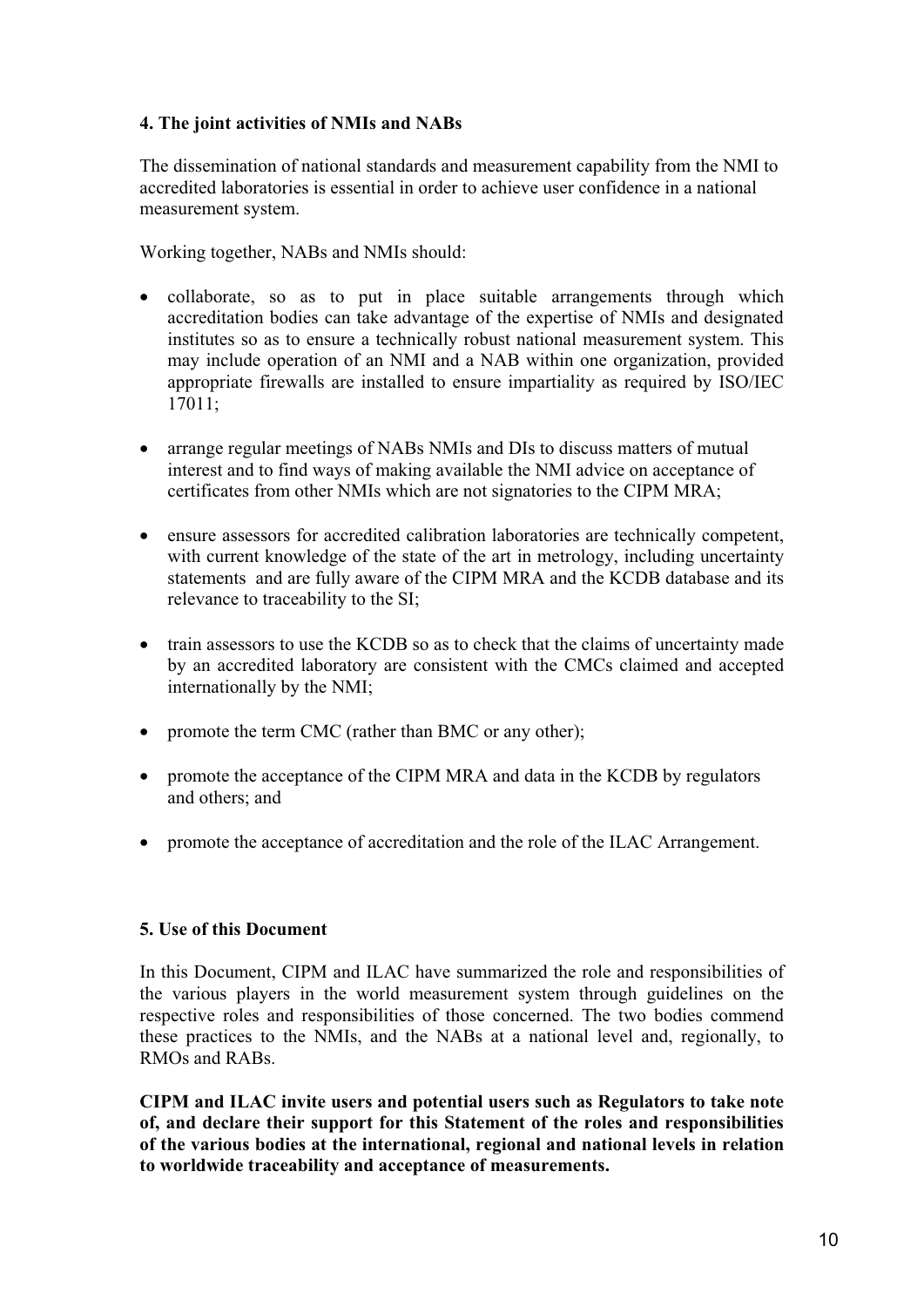# **Annex 1: Relationship between National Metrology Institutes and Nationally Recognized Accreditation Bodies**

Resolution 11

The 22nd General Conference, **considering**

- the key role played by National Metrology Institutes (NMIs) at the origin of accreditation of calibration and, in some countries, also of testing laboratories to meet the increasing demand for the calibration of measuring standards and instruments traceable to the International System of Units  $(SI)$ .
- the essential character of a close technical cooperation between the staff of NMIs and nationally recognized accreditation bodies (NABs),
- the overriding importance to the paying customer of technical competence in the accreditation process of calibration and testing laboratories,
- recent tendencies towards the requirement for complete separation between NMI and NAB activities in the name of impartiality, independence and integrity of the latter,
- the evident danger that such a complete separation may have for the technical competence of NABs and, in consequence, for accredited calibration and testing laboratories,
- that the specification and implementation of national practices related to the national measurement and the national accreditation systems are ultimately the responsibility of national Governments,
- that the relationship between the NMI and NABs varies from country to country; the NABs may be part of the NMI, be operated by the NMI or may be completely separated from it,

**emphasizing** the importance of equitable and harmonized practices in respect of both large and small metrology and accreditation systems in all regions of the world,

**recognizing** the importance of worldwide harmonization of such practices,

**welcomes** the recent CIPM-ILAC Memorandum of Understanding between the International Committee for Weights and Measures and the International Laboratory Accreditation Cooperation, (ILAC),

**calls upon** all accreditation organizations to recognize that NMIs and accredited calibration laboratories together provide an indispensable route to traceability to the SI and hence to reliability in measurements and worldwide comparability of measurement results for the whole economy and society and that they should work closely together,

**recommends** that

- $\bullet$  Member Governments of the Metre Convention ensure that an appropriate relationship exists between NMIs and NABs,
- this relationship fosters collaboration on matters concerning traceability of measurement results and ensures effective and complementary actions under the CIPM MRA and the ILAC arrangement,

**and notes** that calibration is not a conformity assessment activity.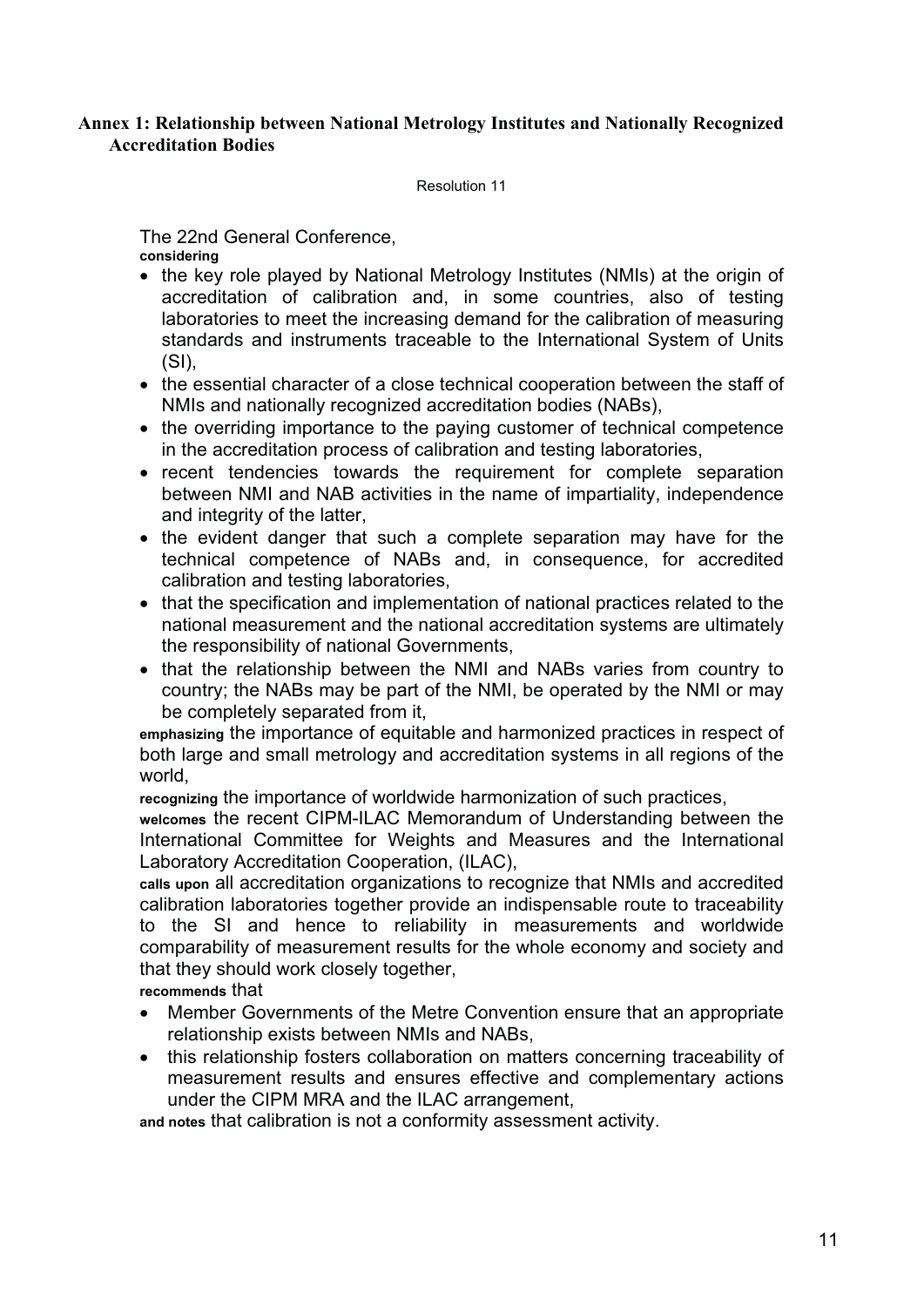# **Annex 2: List of Acronyms used in this document**

| <b>BIPM</b>     | Bureau International des Poids et Mesures (International Bureau of<br><b>Weights and Measures)</b> |
|-----------------|----------------------------------------------------------------------------------------------------|
| <b>BMC</b>      | <b>Best Measurement Capability</b>                                                                 |
| <b>CGPM</b>     | General Conference on Weights and Measures (CGPM)                                                  |
| <b>CIPM</b>     | Comité International des Poids et Mesures (International Committee<br>for Weights and Measures)    |
| <b>CIPM MRA</b> | <b>CIPM Mutual Recognition Arrangement</b>                                                         |
| <b>CMC</b>      | Calibration and Measurement Capability                                                             |
| DI              | Designated Institute                                                                               |
| <b>GUM</b>      | Guide to the expression of Uncertainties in Measurement                                            |
| <b>IEC</b>      | <b>International Electrotechnical Commission</b>                                                   |
| <b>ILAC</b>     | <b>International Laboratory Accreditation Cooperation</b>                                          |
| <b>ILAC</b>     | <b>ILAC Mutual Recognition Arrangement</b>                                                         |
| <b>ISO</b>      | International Organization for Standardization                                                     |
| <b>JCRB</b>     | Joint Committee of the Regional Organizations and the BIPM                                         |
| <b>KC</b>       | Key Comparison                                                                                     |
| <b>KCDB</b>     | Key Comparison Data Base                                                                           |
| <b>MOU</b>      | Memorandum of Understanding                                                                        |
| <b>MRA</b>      | <b>Mutual Recognition Arrangement</b>                                                              |
| <b>NAB</b>      | Nationally Recognized Accreditation Body                                                           |
| <b>NMI</b>      | National Metrology Institute                                                                       |
| <b>RAB</b>      | Regional Cooperation of Accreditation Bodies                                                       |
| <b>RMO</b>      | Regional Metrology Organization                                                                    |
| SI              | Système International d'Unités                                                                     |